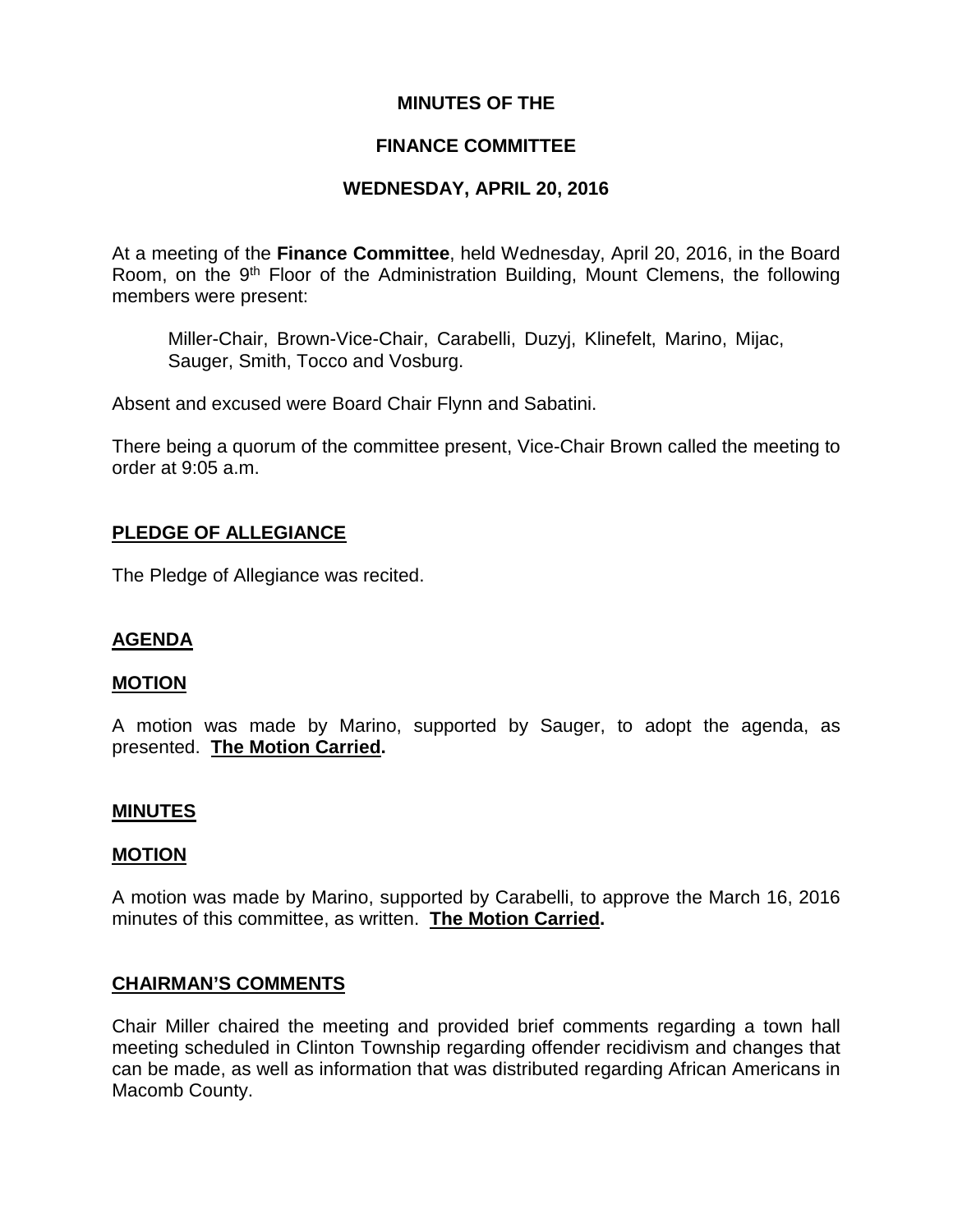# **RECOMMENDATIONS FROM 4-19-16 INFRASTRUCTURE/ECONOMIC DEVELOPMENT COMMITTEE MEETING**

# **Confirmation of MDOT Contract/32 Mile Reconstruction Project/ Department of Roads (previously approved via by-pass procedure)**

# **COMMITTEE RECOMMENDATION – MOTION**

A motion was made by Brown, supported by Marino, to recommend that the Board of Commissioners confirm the MDOT contract for the 32 Mile Reconstruction Project from Van Dyke to M-53; further, a copy of this Board of Commissioners' action is directed to be delivered forthwith to the Office of the County Executive. **THE MOTION CARRIED.**

# **Award of Bid and Contracts to Cadillac Asphalt/12 Mile Project in Warren/Department of Roads**

# **COMMITTEE RECOMMENDATION – MOTION**

A motion was made by Duzyj, supported by Sauger, to recommend that the Board of Commissioners approve the award of bid for 12 Mile resurfacing from Mound to Ryan to Cadillac Asphalt, approve for signature the contract with Cadillac Asphalt for construction, and approve for signature the cost share agreement with the City of Warren to share in the cost of construction; further, a copy of this Board of Commissioners' action is directed to be delivered forthwith to the Office of the County Executive. **THE MOTION CARRIED.**

# **2016 EQUALIZATION REPORT**

Director Kristen Sieloff summarized the report. Also present was Finance Director Steve Smigiel.

The following commissioners spoke: Carabelli, Vosburg, Marino and Mijac.

# **COMMITTEE RECOMMENDATION – MOTION**

A motion was made by Tocco, supported by Vosburg, to recommend that the Board of Commissioners approve the 2016 Equalization Report as submitted by the Equalization Department; further, a copy of this Board of Commissioners' action is directed to be delivered forthwith to the Office of the County Executive. **THE MOTION CARRIED.**

# **ADOPT AMENDED MACOMB COUNTY BUILDING AUTHORITY ARTICLES OF INCORPORATION AND BYLAWS/RULES OF PROCEDURE**

# **COMMITTEE RECOMMENDATION – MOTION**

A motion was made by Carabelli, supported by Marino, to recommend that the Board of Commissioners approve the amended Articles of Incorporation and Bylaws and Rules of Procedure for the Macomb County Building Authority; further, a copy of this Board of